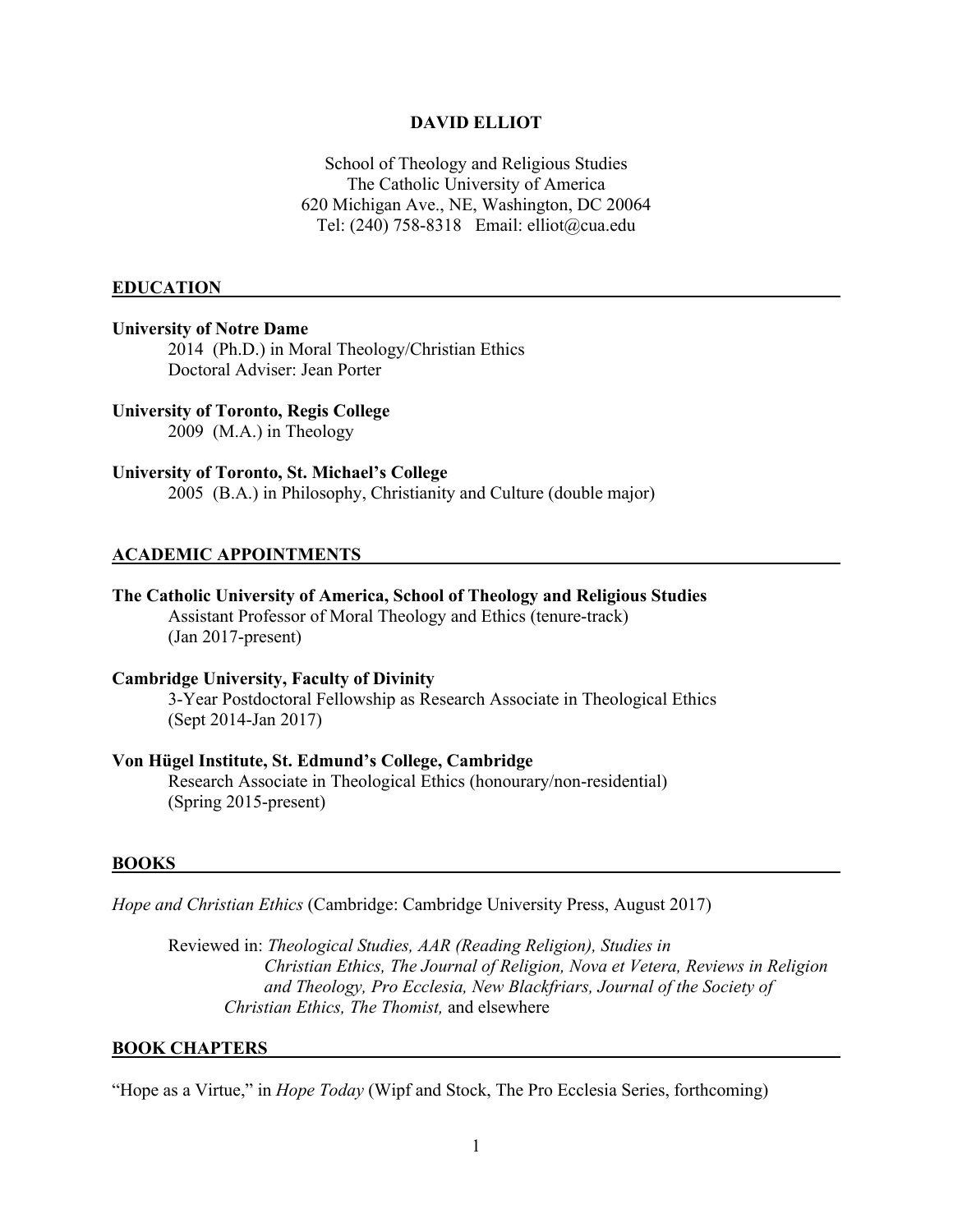- "The Divine Commandments in Moral Theology," in *The Achievement of David Novak: A Catholic-Jewish Dialogue*, ed. Matthew Levering (Festschrift volume, Wipf and Stock, Spring 2021)
- "Hope in Theology," in *Historical and Multidisciplinary Perspectives on Hope* (New York, NY: Springer Publishing Co., July 2020)

## **JOURNAL PUBLICATIONS**

- "The Growth of the Infused Virtues," *Proceedings of the XI International Thomistic Congress*, The Pontifical Academy of Saint Thomas Aquinas and the Thomistic Institute of the Angelicum (accepted, 2022).
- "Moral Growth in *Amoris Laetitia* Chapter 8," in *Journal of Moral Theology* (June 2019)
- "The Anthropologies of Hope and Despair: Disability and the Euthanasia Debate," in *Journal of Disability and Religion* 22:2 (Fall 2018): 1-16.
- "Institutionalizing Inequality: The Physical Criterion of Assisted Suicide," in *Christian Bioethics* 24.1 (Spring 2018): 17-37.
- "The Turn to Classification in Virtue Ethics: A Review Essay," in *Studies in Christian Ethics* 29.4 (November 2016): 477–488.
- "Defining the Relationship Between Health and Well-being in Bioethics," in *The New Bioethics* 22.1 (Spring 2016): 4-17.
- "The Theological Virtue of Hope and the Art of Dying," in *Studies in Christian Ethics* 29.3 (Summer 2016): 301-307.
- "The Christian as *Homo Viator*: a Resource in Thomas Aquinas for Overcoming 'Worldly Sin and Sorrow,'" in *The Journal of the Society of Christian Ethics* 34.2 (Fall/Winter 2015): 101- 121.
- "Passing Through the Sirens: The Trials of the Christian Wayfarer in the World," in Touchstone 25.4 (July/August 2012): 34-39. Awarded \$4000 for winning the Templeton Foundation's Character Project Essay and Book Prize Competition

## **BOOK REVIEWS**

- "Virtue and Grace in the Theology of Thomas Aquinas," *The Thomist* (forthcoming 2022)
- "Cultivating Virtue," in *Reviews in Religion and Theology* (forthcoming).
- "Ethics of Everyday Life: Moral Theology, Social Anthropology and the Imagination of the Human," in *Reviews in Religion and Theology* (forthcoming).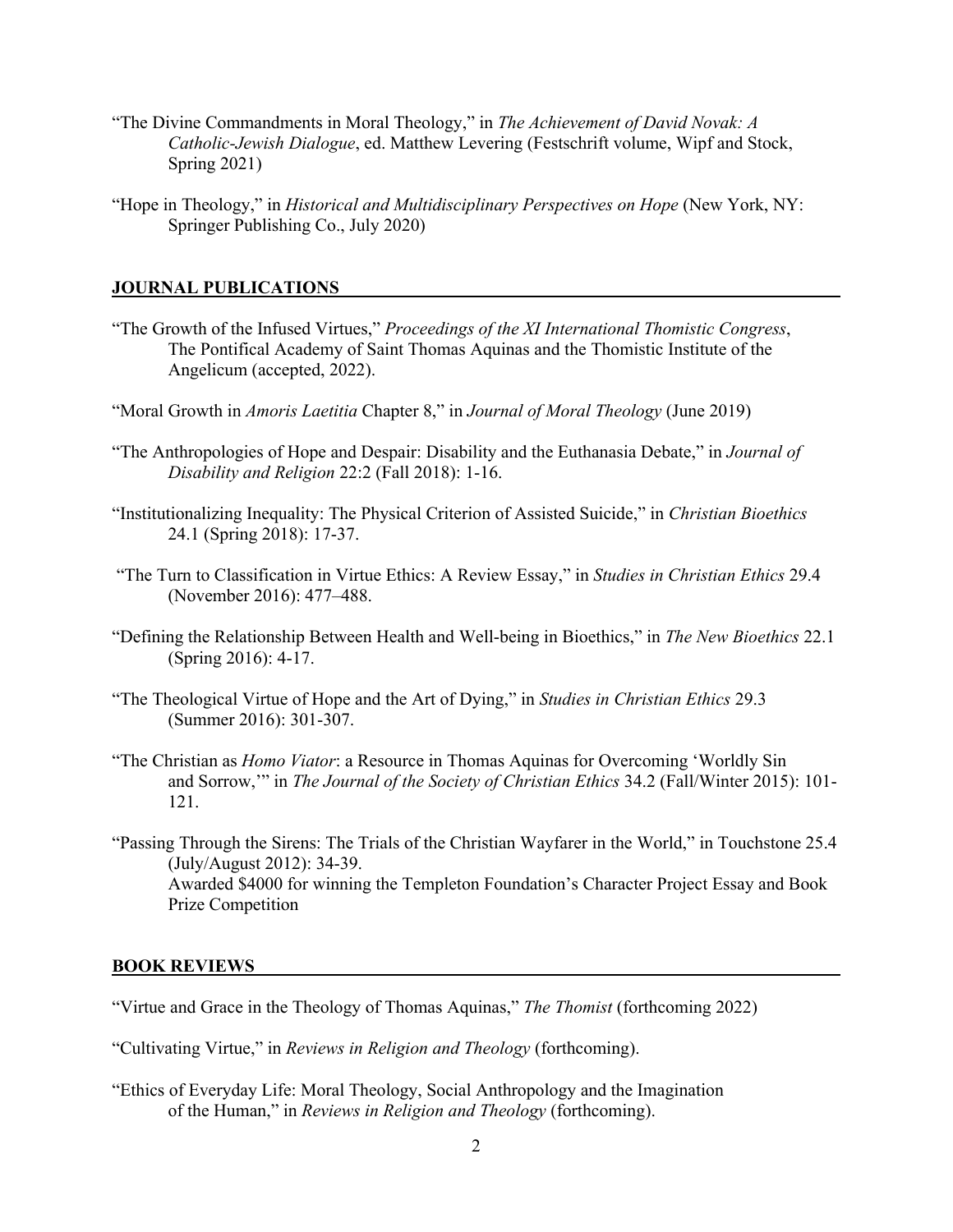- "Oliver O'Donovan, Entering into Rest: Ethics as Theology, Volume 3," in *Studies in Christian Ethics* 31.4 (Nov. 2018): 493-496.
- "The Evolution of Hope: Theological Metaethics in the Context of Evolution," in *Theology* 119.6 (November-December 2016): 452-453.
- "The Politics of Practical Reason: Why Theological Ethics Must Change Your Life," in the *Journal of the Society of Christian Ethics* 35.2 (Fall/Winter 2015): 218-219.
- "Intractable Disputes about the Natural Law: Alasdair MacIntyre and Critics" (book review) in *Toronto Journal of Theology* 27.1 (Spring 2011): 124-126. [A revised version of the 2010 review in the Notre Dame Center for Philosophy of Religion Newsletter].
- "Intractable Disputes about the Natural Law: Alasdair MacIntyre and Critics" (book review), in *Notre Dame Center for Philosophy of Religion Newsletter* 1.1 (Spring 2010): 12-13.

### **CONFERENCE PRESENTATIONS**

- "The Growth of the Infused Virtues," XIth International Thomistic Congress Proposal, Angelicum, Rome, September 2022
- "'Spritual Training' and Virtue Growth in Aquinas," Notre Dame *Conference on The Infused virtue and The Gifts in Aquinas*, University of Notre Dame, June 2022, co-organized by David Elliot, William Mattison, and Angela Knobel
- "Aquinas on the Growth of Infused Virtue," 2021 International Congress on Medieval Studies, Thomistic Session, Kalamazoo, MI, May 2021
- "Hope" (joint presentation with Prof. Sarah Coakley, University of Cambridge), School of Theology and Prayer, Church of the Ascension and Saint Agnes, Washington, DC, Dec 2019
- "Theological Hope in Multidisciplinary Perspective" in *Historical and Multidisciplinary Perspectives on Hope*, Katholieke Universiteit Leuven (Belgium), June 2019
- "Engaging The Sermon on the Mount and Moral Theology: a Virtue Perspective," Pinckaers Symposium of Moral Theology, University of Notre Dame, May 2019
- "The Nature and Experience of the Commandments," in *The Achievement of David Novak: A Catholic-Jewish Dialogue*, Mundelein Seminary, IL, April 2019
- "Hope and Christian Ethics," The Society of Christian Ethics Annual Meeting, "Breakfast with an Author" series; Louisville, KY, January 2019 (accepted)
- "Hope as a Virtue," invited plenary paper, Center for Catholic and Evangelical Theology 2018 Conference on "Hope Today," Loyola University, Baltimore, June 2018
- ""Moral Growth in *Amoris Laetitia*," Pinckaers Symposium of Moral Theology, University of Notre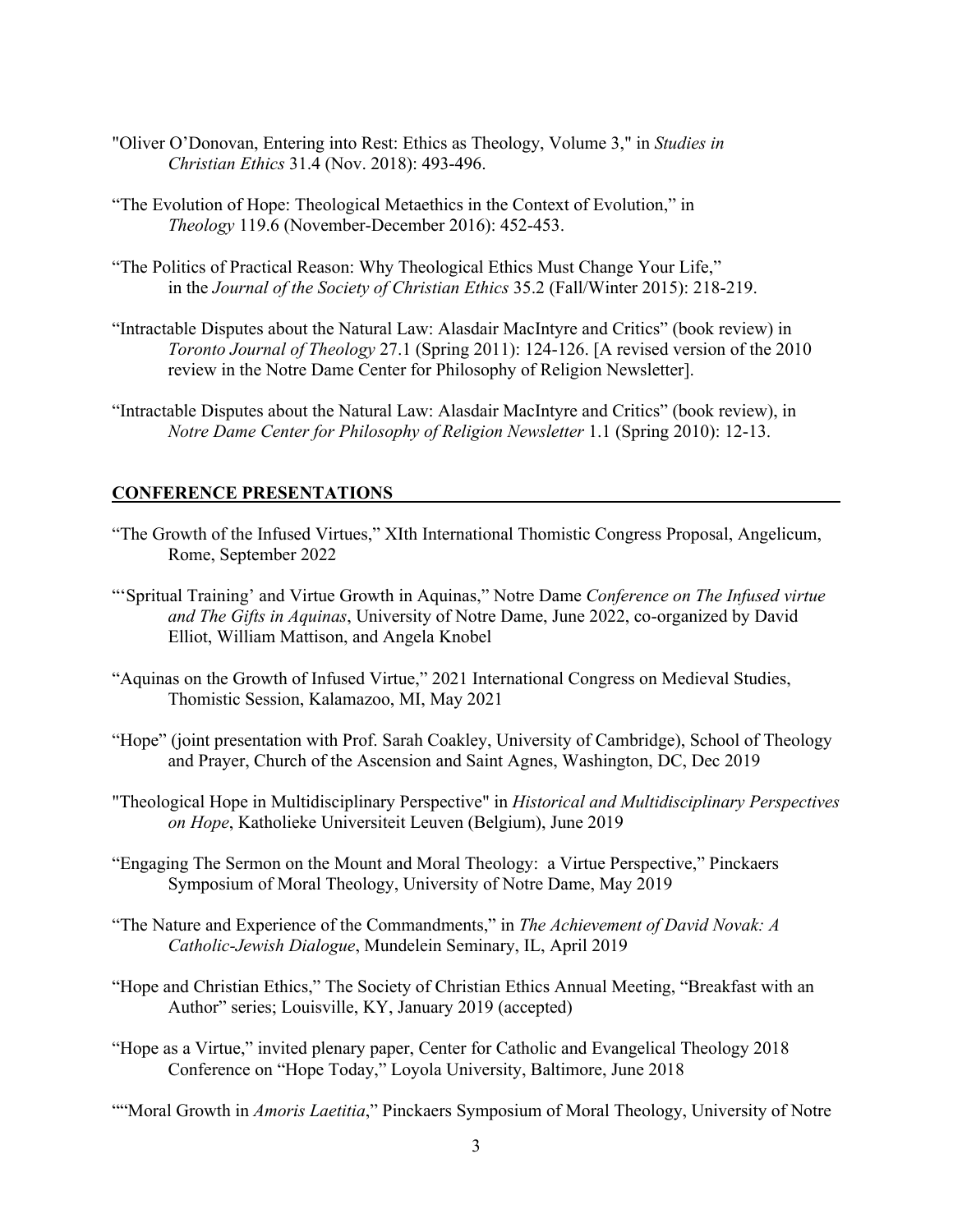Dame, May 2018

"Hope and Christian Ethics," invited paper, Heythrop College, London

- "Hope and Christian Ethics," invited paper, Margaret Beaufort Institute, Cambridge University; May 2018
- "The Enchantment, Desacralization, and Re-enchantment of the World," invited paper, University of Nottingham, Department of Theology; January 2017
- "The Anthropologies of Hope and Despair: Disability and the Euthanasia Debate," Conference on "Navigating Impasses in Bioethics: End of Life, Disability, and Mental Illness," The Von Hügel Institute, St. Edmund's College, Cambridge, December 2017
- "Christian Hope and Human Society," Society for the Study of Christian Ethics Conference, Cambridge University, Sept 2017
- Plenary book presentation/reception, *Hope and Christian Ethics* (Cambridge University Press, 2017), Society for the Study of Christian Ethics Conference, Cambridge University, Sept 2017
- "Hazarding Inequality: Structural Evils Encoded in Assisted Suicide," The Society of Christian Ethics Annual Meeting, New Orleans, Jan 2017
- "Theological Hope and Social Identities," Invited Paper, Cambridge University, Christian Theology Senior Seminar, Nov 2016
- "Eschatological Hope and the Earthly City: In What Sense Might Christians be "of" the World?" Invited Paper, Durham University, England, Dept. of Theology Research Seminar, Nov 2016
- "Ending Life: Legal, Clinical and Ethical Aspects," Invited Paper and Panel (with John Keown and Elisabeth Finstein), The Von Hügel Institute, St. Edmund's College, Cambridge, March 2016 (Same paper given at the Kirby Lang Institute for Christian Ethics, Cambridge, March 2016)
- "Defining the Relationship Between Health and Well-being in Bioethics," Symposium: "Navigating Impasses in Bioethics: Rethinking Ill/Health," Invited Paper, The Von Hügel Institute, St. Edmund's College, Cambridge, Dec 2015
- "Hope and 'Spiritual Youthfulness,'" Association of Teachers of Moral Theology Conference, Hinsley Hall, Leeds, November 2015
- "The Limits of Lethal Power in the Nation-State: Assisted Dying as a Test Case" Society for the Study of Christian Ethics Conference, Cambridge University, Sept 2015
- "You Have Restored the Joy of Our Youth:' Rejoicing in Hope as a Remedy to Acedia and Despair" Catholic Theological Association of Great Britain Annual Conference, Durham, Sept 2015
- "The Theological Virtue of Hope and the Art of Dying," The McDonald Symposium in Theological Ethics, University of Cambridge, May 2015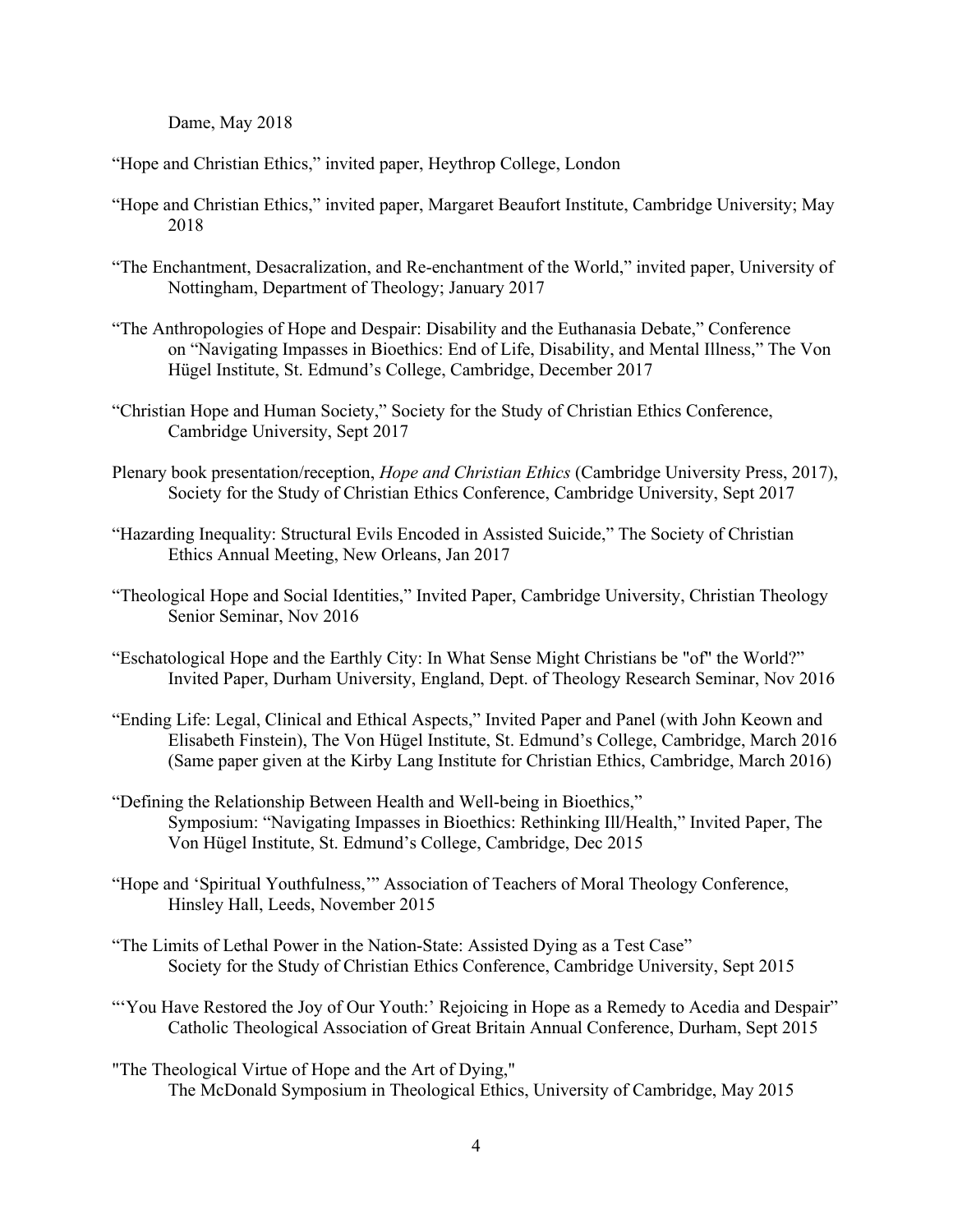"'Love Reconsoled:' Why Eschatology is Not a Distraction" Eschatology and Moral Order Conference, The University of Chicago Divinity School, April 2014

- "The Christian as *Homo Viator*: a Resource in St. Thomas Aquinas for Overcoming 'Worldly Sin and Sorrow'", The Society of Christian Ethics Annual Meeting, January 2014
- "The Need for Hope in Virtue Ethics" American Academy of Religion, Midwest Regional Conference, April 2013
- "Do We Have a Desire for Perfect Happiness?" American Academy of Religion, Midwest Regional Conference, April 2013
- "God and Natural Law" Invited lecture, Thomas Aquinas College, Ojai, CA, February 2013
- "Renewing the Bonds between Philosophical and Theological Ethics: the Virtue of Hope as the Way Forward" "New Wine, New Wineskins" Conference of the Young Catholic Moral Theologians Symposium, July 2012
- "Can Natural Law Theory Be Translated into a Universal Moral Language for Secular Modernity?" College Theology Society Annual Convention, June 2012
- "Natural Law as Social Pelagianism" 47th International Congress on Medieval Studies, Kalamazoo, MI, May 2012
- "Family Ethics: Practices for Christians," Julie Hanlon Rubio (Georgetown University Press, 2010) Review delivered at The Society of Christian Ethics Annual Meeting, "Breakfast with an Author" series, January 2012
- "Who Refuses Joy? The Possibility of Hell in C.S. Lewis" 11th Annual Fall Conference on *Younger Than Sin: Retrieving Simplicity through the Virtues of Humility, Wonder and Joy* hosted by the Notre Dame Center for Ethics and Culture, November 2010
- "The Capital Sin of Avarice and the Need for a New Asceticism" 10th Annual Fall Conference on *The Summons of Freedom: Virtue, Sacrifice, and the Common Good* hosted by the Notre Dame Center for Ethics and Culture, November 2009

## **ACADEMIC TEACHING**

## **The Catholic University of America: 2017-present**

Aquinas on Formation in Virtue (Doctoral seminar), Spring 2022

Christian Marriage and the Family (Master's level), Spring 2022 (2 sections)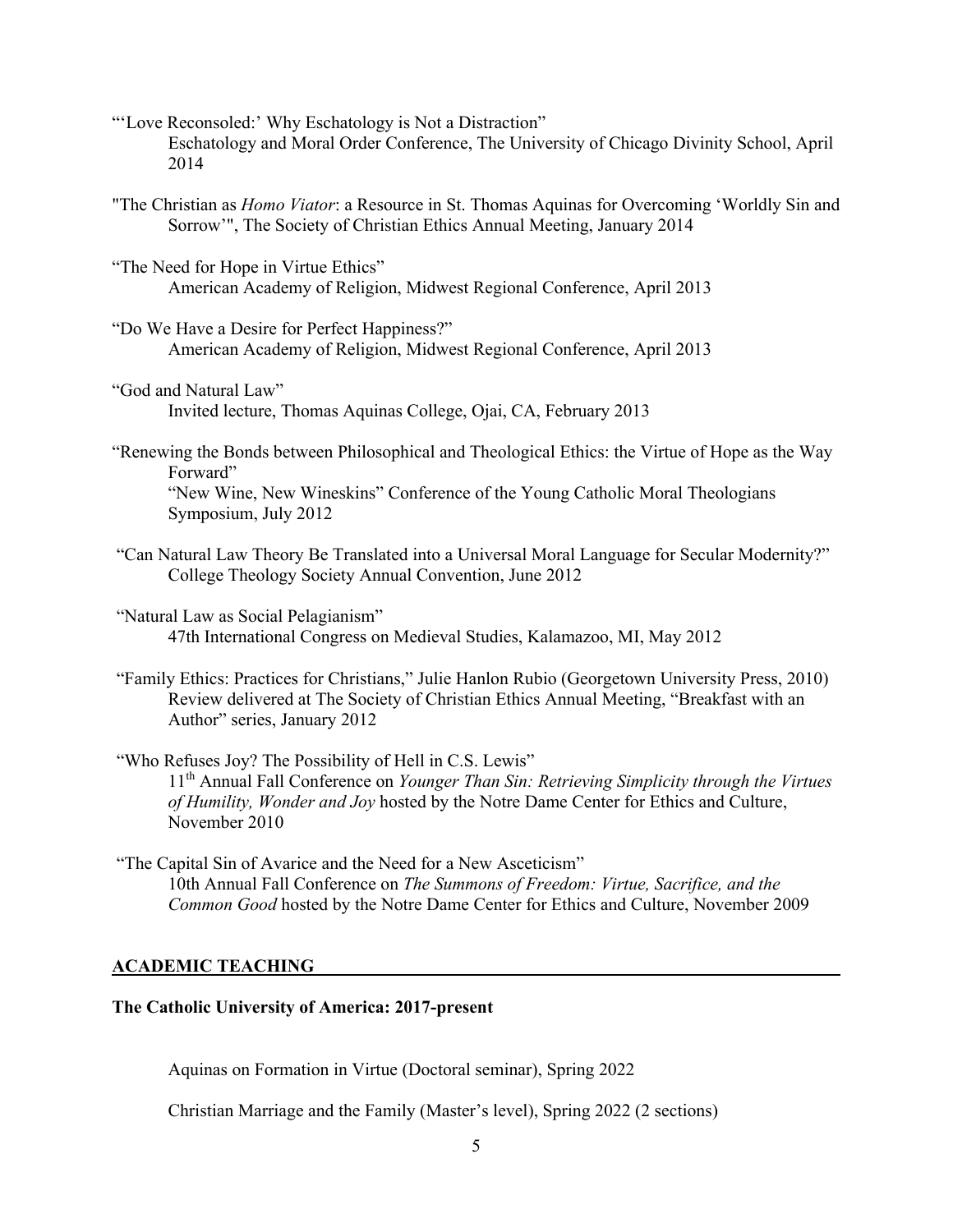Intro to Moral Theology/Ethics (Undergraduate), Fall 2021 (2 sections)

Intro to Moral Theology/Ethics (Undergraduate), Spring 2021 (2 sections)

The Moral Theology of St. Thomas Aquinas (Ph.D. seminar), Fall 2020

The Foundations of Moral Theology (Master's level), Fall 2020 (2 sections)

Christian Marriage and the Family (Master's level), Spring 2020 (2 sections)

The Virtues (Ph.D. seminar: TRS 737), Spring 2018 (1 section)

Intro to Moral Theology/Ethics (Undergraduate), Spring 2019 (2 sections)

The Foundations of Moral Theology (Master's level), Fall 2018 (2 sections)

The Moral Theology of St. Thomas Aquinas (Ph.D. seminar), Fall 2018

The Foundations of Moral Theology (Master's level), Fall 2018 (2 sections)

The Virtues (Ph.D. seminar: TRS 737), Spring 2018 (1 section)

Christian Marriage and Family (Master's level: TRS 631), Spring 2018 (2 sections)

God's Words in Human Words (freshman introductory theology: HSTR 101), Fall 2017 (2 sections)

Christian Social Ethics (Master's level: TRS 632A), Spring 2017 (2 sections)

The Moral Theology of St. Thomas (PhD level: TRS 835B, MT/E Core), Spring 2017

## **Cambridge University: 2014-2016**

Sole Lecturer, 'The Beatitudes', M.Phil Seminar course (Lent term 2016)

Co-Lecturer (with Dr. Ryan Mullins), 'Ethics and Faith' (B11) (Lent term, 2015)

Supervisor, 'The Beatitudes' (Mphil Seminar course), 'Ethics and Faith' (B11), 'Doctrine of God: Love and Desire' (D1) (Lent and Easter term, 2015)

Examiner, M.Phil in Theological and Religious Studies, Faculty of Divinity, University of Cambridge (Lent term, 2015); Undergraduate Ethics paper D2f (Easter term, 2015)

## **University of Notre Dame: 2009-2013**

Course Instructor, Introduction to Catholic Moral Theology (THEO 20605), University of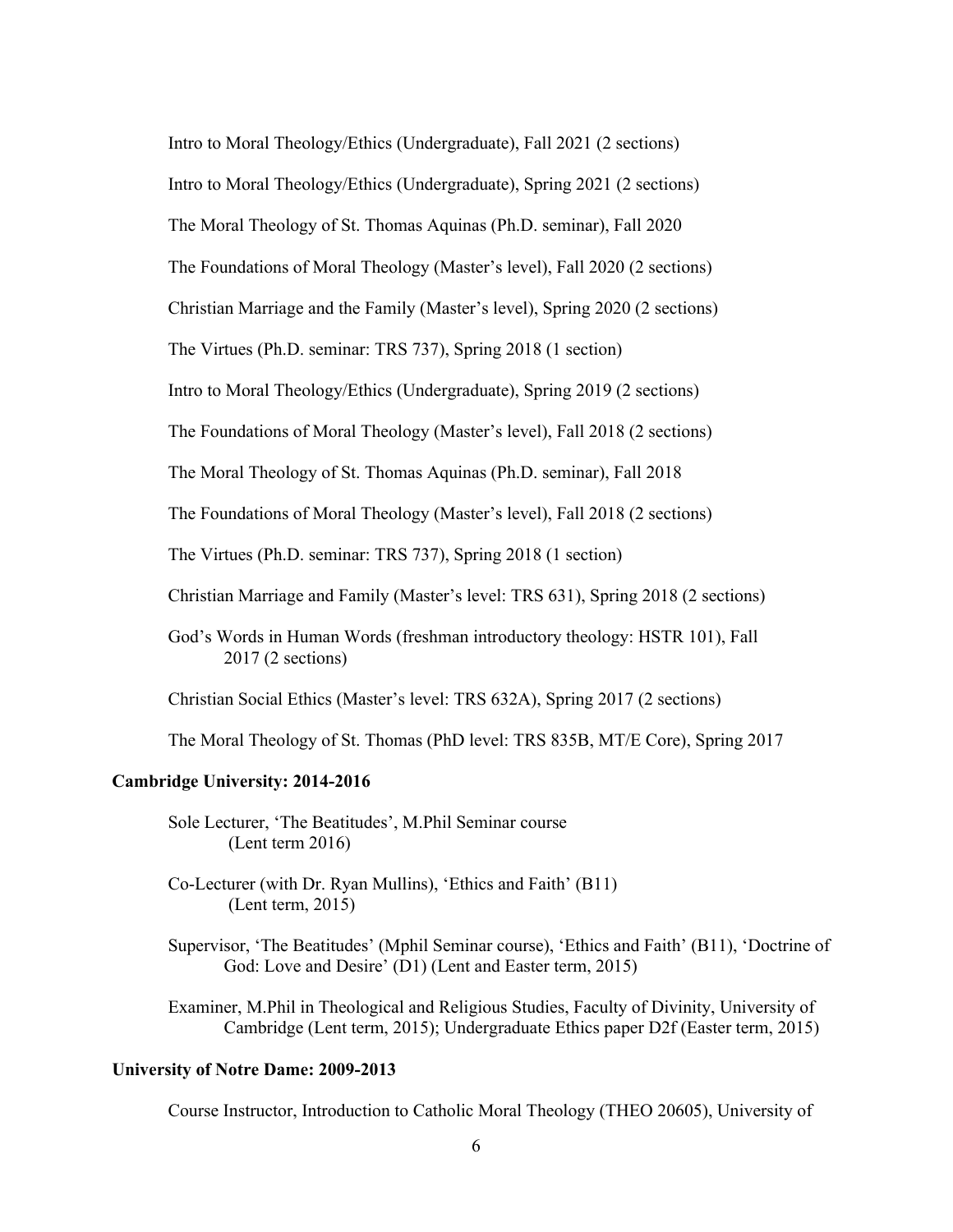Notre Dame (2 Sections, Spring 2013)

Writing and Rhetoric Teaching Practicum

A voluntary one-credit, pass-fail course training graduate students and faculty to help undergraduates of all majors improve their writing; counts as certification to teach "Writing and Rhetoric" course (WR 13100) in the Notre Dame English Department.

Teaching Assistant

Dr. J. Matthew Ashley, Theology Department Chair, University of Notre Dame THEO20626: *Science and Theology*, University of Notre Dame (Summer 2009) THEO60252: *Theology After Darwin*, University of Notre Dame (Summer 2009)

## **PROFESSIONAL SERVICE**

- Member, CTSA Administrative Team for Thomas Aquinas Session (June 2021 to present)
- Member, Moral Theology Area Committee, School of Theology and Religious Studies, Catholic University of America (Jan 2017 to present)
- Member, Doctor of Ministry Committee, School of Theology and Religious Studies, Catholic University of America (Sept 2017 to present)
- Manuscript and Peer Reviewer: Cambridge University Press (selected monographs), *Journal of Medicine and Philosophy*; *Studies in Christian Ethics*
- Adviser, Graduate Applications Committee (M.Phil and Ph.D.), Faculty of Divinity, University of Cambridge (2014-2015 Academic Year)
- Member, Outreach Committee, Faculty of Divinity, University of Cambridge (2015 - present)
- Member, Christian Theology Subject Committee, Faculty of Divinity, University of Cambridge (2015 - present)
- Member, Philosophy of Religion Subject Committee, Faculty of Divinity, University of Cambridge (2014 - present)
- Co-chair and co-organizer (with Prof. Sarah Coakley): 5th Annual McDonald Symposium on Major Topics in Theological Ethics at the University of Cambridge: 'Towards a Contemporary Art of Dying.' (July 2014 – May 2015)

Research Assistant,

University of Notre Dame (Fall 2010- Spring 2011) Dr. Maura Ryan, John Cardinal O'Hara Associate Professor of Christian Ethics

General Editor & Layout Designer, *Notre Dame Center for Philosophy of Religion Newsletter* (Fall 2009- Spring 2010)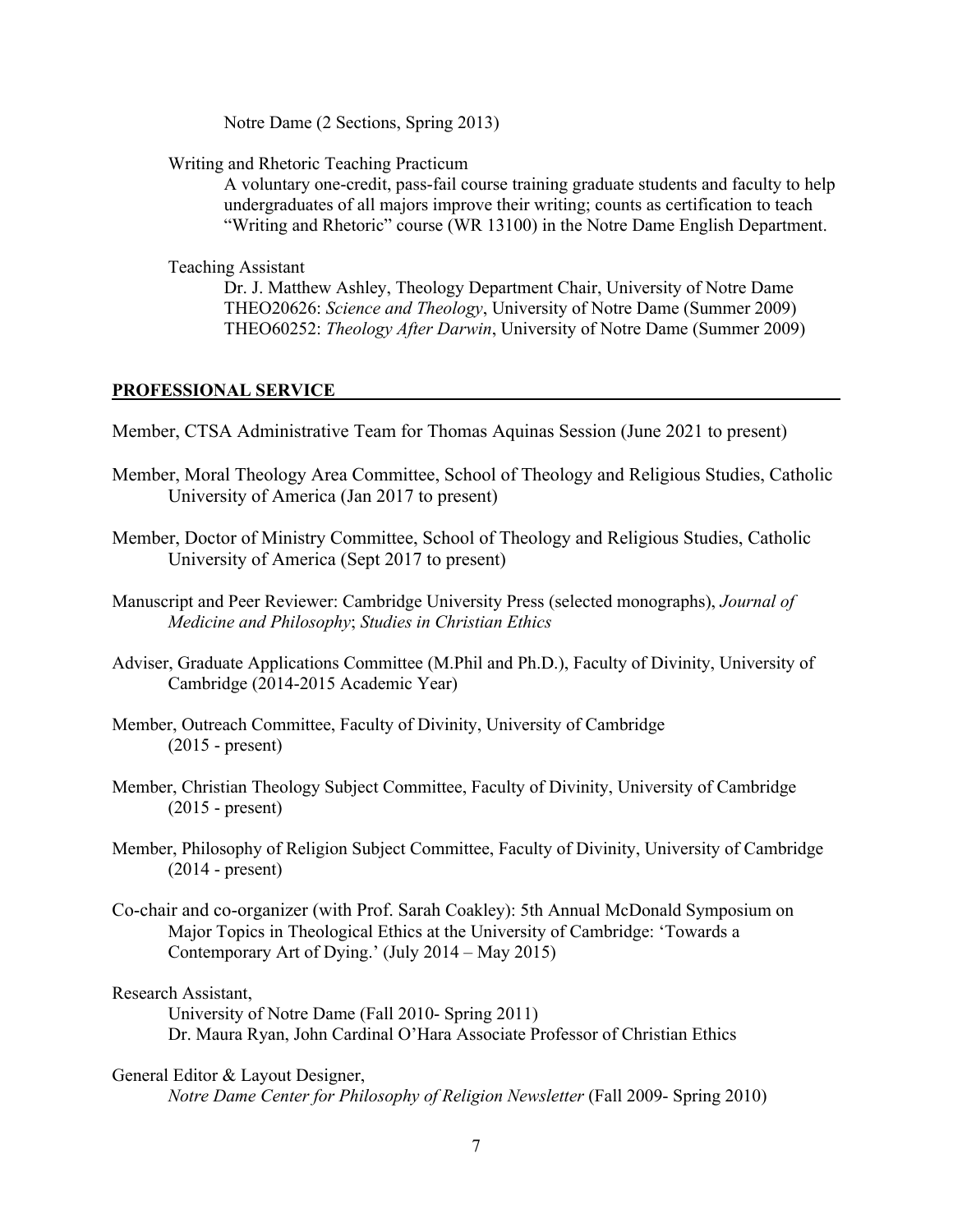Research Assistant and Intern,

Center for Philosophy of Religion, University of Notre Dame (Fall 2009- Spring 2010)

## **HONORS, GRANTS, AND FELLOWSHIPS**

- Selected for "Breakfast with an Author" special event, The Society of Christian Ethics Annual Meeting; Louisville, KY, upcoming January 2019 (selection competitive).
- Requested in June 2018 to deliver keynote plenary paper on "Hope as a Virtue" at The Center for Catholic and Evangelical Theology 2018 Conference on "Hope Today," Loyola University, Baltimore, June 2018. Full funding provided and \$750 honorarium.
- Honored in May 2018 with multiple book launches and receptions: at Heythrop College, London; and Margaret Beaufort Institute, University of Cambridge, for new book, Hope and Christian Ethics (CUP, 2017). Full funding provided by Heythrop College, UK.
- Partial funding by the Von Hügel Institute for Critical Catholic Inquiry at St. Edmund's College, Cambridge University, to deliver plenary paper on "The Anthropologies of Hope and Despair: Disability and the Euthanasia Debate," Conference on "Navigating Impasses in Bioethics: End of Life, Disability, and Mental Illness," Cambridge, December 2017
- \$4000 Prize for winning the Templeton Foundation's Character Project Essay Competition for the article "Passing Through the Sirens: The Trials of the Christian Wayfarer in the World," in Touchstone 25.4. Attended Character Project Research Colloquim in July 2013, so as to receive the prize and present scholarly research (Summer 2013)
- Honored in Sept 2017 with a book launch and reception at Cambridge University by the Society for the Study of Christian Ethics for new book, Hope and Christian Ethics (Cambridge University Press, 2017)
- Elected a Research Associate of the Von Hügel Institute for Critical Catholic Inquiry at St. Edmund's College, Cambridge University, summer 2017.
- \$4000 Prize for winning the Templeton Foundation's Character Project Essay Competition for the article "Passing Through the Sirens: The Trials of the Christian Wayfarer in the World," in Touchstone 25.4. Attended Character Project Research Colloquim in July 2013, so as to receive the prize and present scholarly research (Summer 2013)

Merrill Fellowship, University of Notre Dame, \$1000 (May 2014)

Graduate Student Research Award for "The Christian as Homo Viator," Institute for Scholarship in the Liberal Arts, University of Notre Dame, \$840 (Fall 2013)

The Lewis Fellowship, University of Notre Dame, \$4000 (Summer 2013)

The Abrams Fellowship, University of Notre Dame, \$4000 (Summer 2012)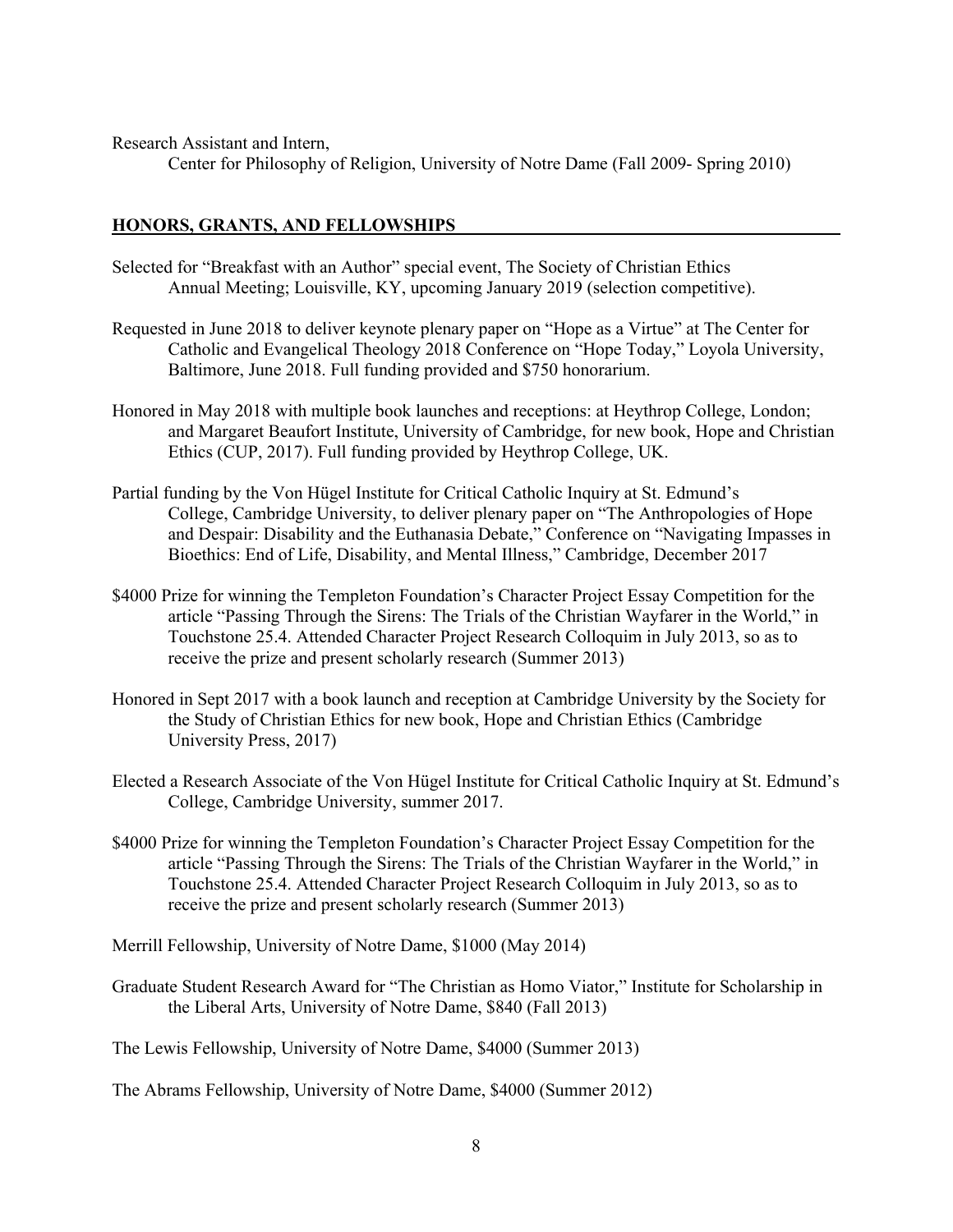- Graduate Student Professional Development Award, Institute for Scholarship in the Liberal Arts at the University of Notre Dame, \$675 (Spring 2012)
- Graduate Student Union at the University of Notre Dame, Conference Presentation Grant, \$250 (Spring 2012)
- Passed Ph.D. Candidacy Exams with honors. University of Notre Dame (October 2011) Full Departmental Fellowship, University of Notre Dame Theology Department (2008-2013 inclusive)

Alpha Sigma Nu Scholarship for Outstanding Entry Student, Regis College, 2005

David and Mary Agnes Bennett Scholarship in Christianity and Culture, St. Michael's College, 2005 Professor Lawrence E. Lynch Scholarship for Excellence in Philosophy, St. Michael's College, 2005 Thomas J. Lang Award for Distinguished Achievement in Faith and Philosophy, St. Michael's College, 2005

Prince of Liechtenstein Catholic Leader's Fellowship, Liechtenstein, 2003

Dean's List, University of Toronto, 2000-2005

# **LANGUAGE READING PROFICIENCY**

Latin Koine Greek French German

## **PROFESSIONAL MEMBERSHIPS**

American Academy of Religion The Society of Christian Ethics The Society for the Study of Christian Ethics The Catholic Theological Society of Great Britain

## **REFERENCES**

**Jean Porter**, John A. O'Brien Chair in Theological Ethics, 431 Malloy Hall, University of Notre Dame, Notre Dame, IN: Jean.Porter.3@nd.edu; 574-631-6565 (Thesis Adviser, Dissertation Committee Chair)